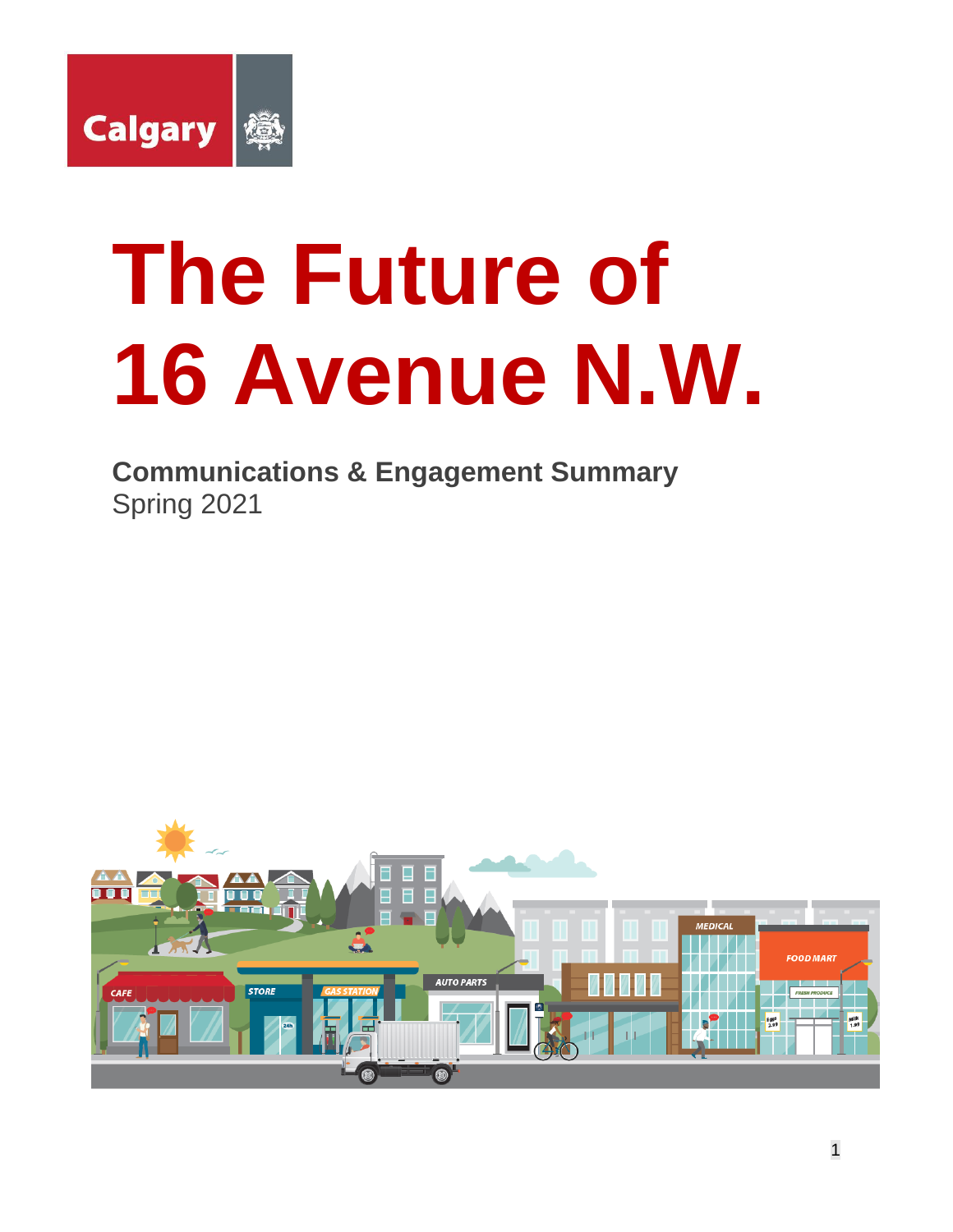

## **Introduction**

The Future of 16 Avenue N.W. project developed a long-term vision for the 16 Avenue N.W. corridor between Sarcee Trail and Crowchild Trail. The project had two distinct deliverables, including a transportation corridor study for the entire corridor, plus a Streetscape Master Plan for the portion of 16 Avenue N.W. in Montgomery. The project study area was divided into three segments: the West Segment (Sarcee Trail to 49 Street), the Main Street Segment (through Montgomery from 49 Street to 43 Street), and the East Segment (43 Street to Crowchild Trail).

The engagement strategy for the project was informed by the Transportation Corridor Study Policy and Main Streets Program. A three-phase engagement process first introduced the project and sought to understand community and City priorities, then identified and evaluated concepts (see Project Timeline graphic below). Recognizing the very different environments and stakeholders in the distinct geographic areas in the West, Main Street, and East Segments of the project, the information and feedback activities were organized into these three specific sections of the study area in each phase.



# **Timeline**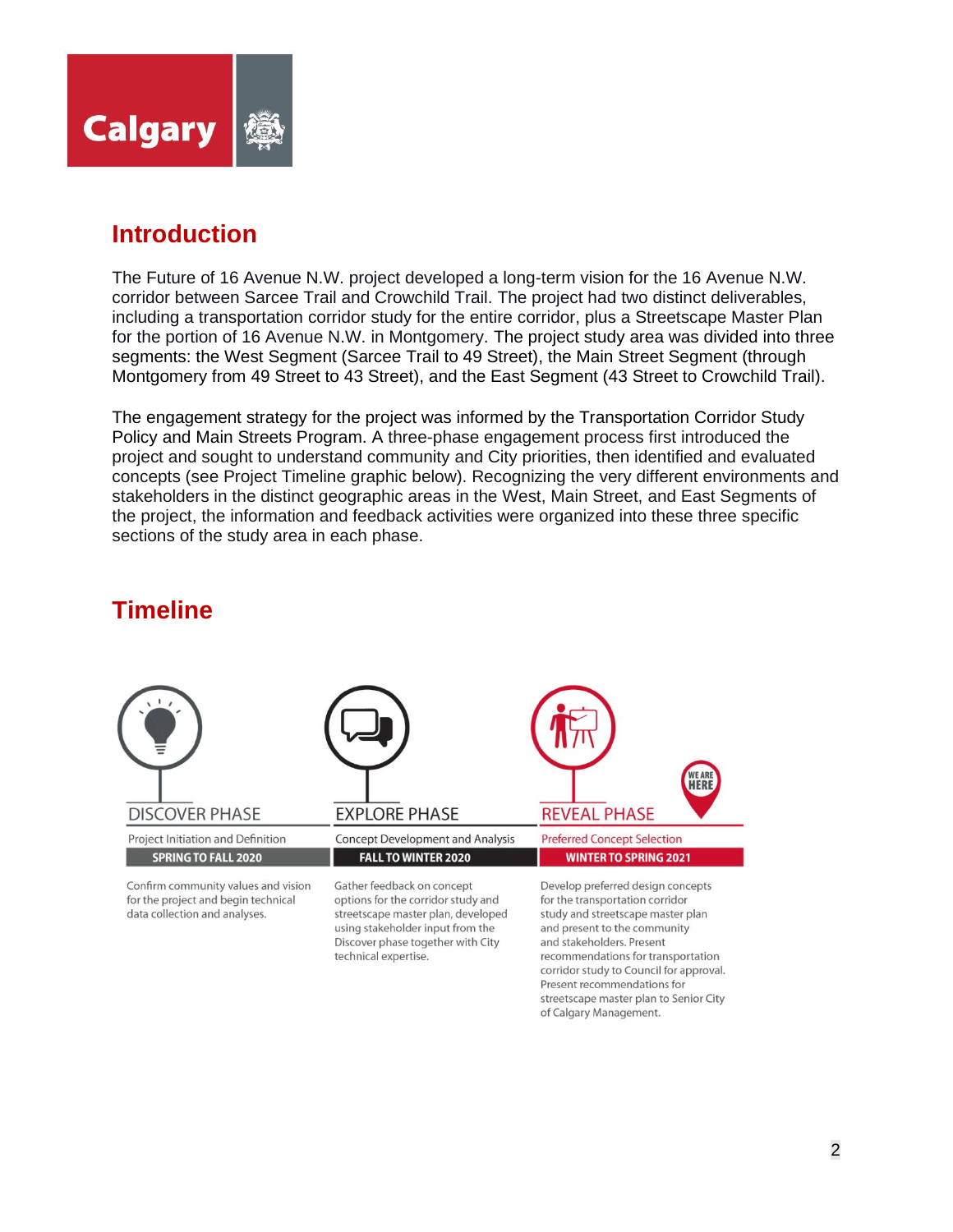

# **Our Engagement and Communications Approach:**

The project team took implemented an integrated communication and engagement program from February 2020 to May 2021.

**Inclusive and integrated engagement**: The project combined engagement for the corridor study and Main Street plans together as a single project for stakeholders to provide input on. This was done by incorporating and refining ongoing or very near-term initiatives into the shortterm plan. Additionally during the engagement we looked to better serve citizens, communities and customers through our program approach in a way that was cohesive, collaborative and integrated, and works together as "One" for "Calgary". We ensured coordination and collaboration with other City departments to ensure a One City/ One Voice approach.

**Meaningful and purposeful engagement:** This project demonstrated iterative engagement in which each round of engagement provided inputs that were used to develop options and recommendations in the next phase of engagement. Citizen priorities contributed the recommended plan and were identified in the engagement materials. Engagement was directly tied to project deliverables and so was readily used in each phase of the project between phases of engagement.

**Information and education through communication:** In order to provide citizens with a fulsome understanding of the project, a combination of communication tactics included narrated presentations, hotspot maps, and a virtual open house were utilized to provide an increased understanding of the project information. Additionally the project team created customized visual presentations and maps for specific property owners for clear and transparent conversations specific to their properties.

**Citizen focused outreach activities:** In order to reach stakeholders for the project, a variety of outreach activities took place which included: on-site signage promoting the project and engaging community organizations (Community Association/BIA/University of Calgary/Foothills Hospital) and providing materials for them to share with their networks. The project demonstrated its citizen focus by combining the engagement for the two plans making it simpler for citizens to provide input on both plans, and to see how they relate to each other. Checking-in on What We Heard reports from past engagements (as demonstrated in Phase 1) was conducted to acknowledge the effort and input of citizens already received by The City. The project team also demonstrated strong due diligence for more impacted stakeholders by hosting 1:1 individual, virtual meetings for impacted property owners, as well as socially distanced onsite meetings for stakeholders who had a virtual barrier to participation.

**Innovative and flexible approach:** The COVID-19 pandemic restrictions on in-person gatherings required the project to pivot to fully online engagement which demonstrated a flexible approach. As a result of engagement having to be conducted only online, innovative online tactics had to be explored in order to showcase the project details in a way that was accessible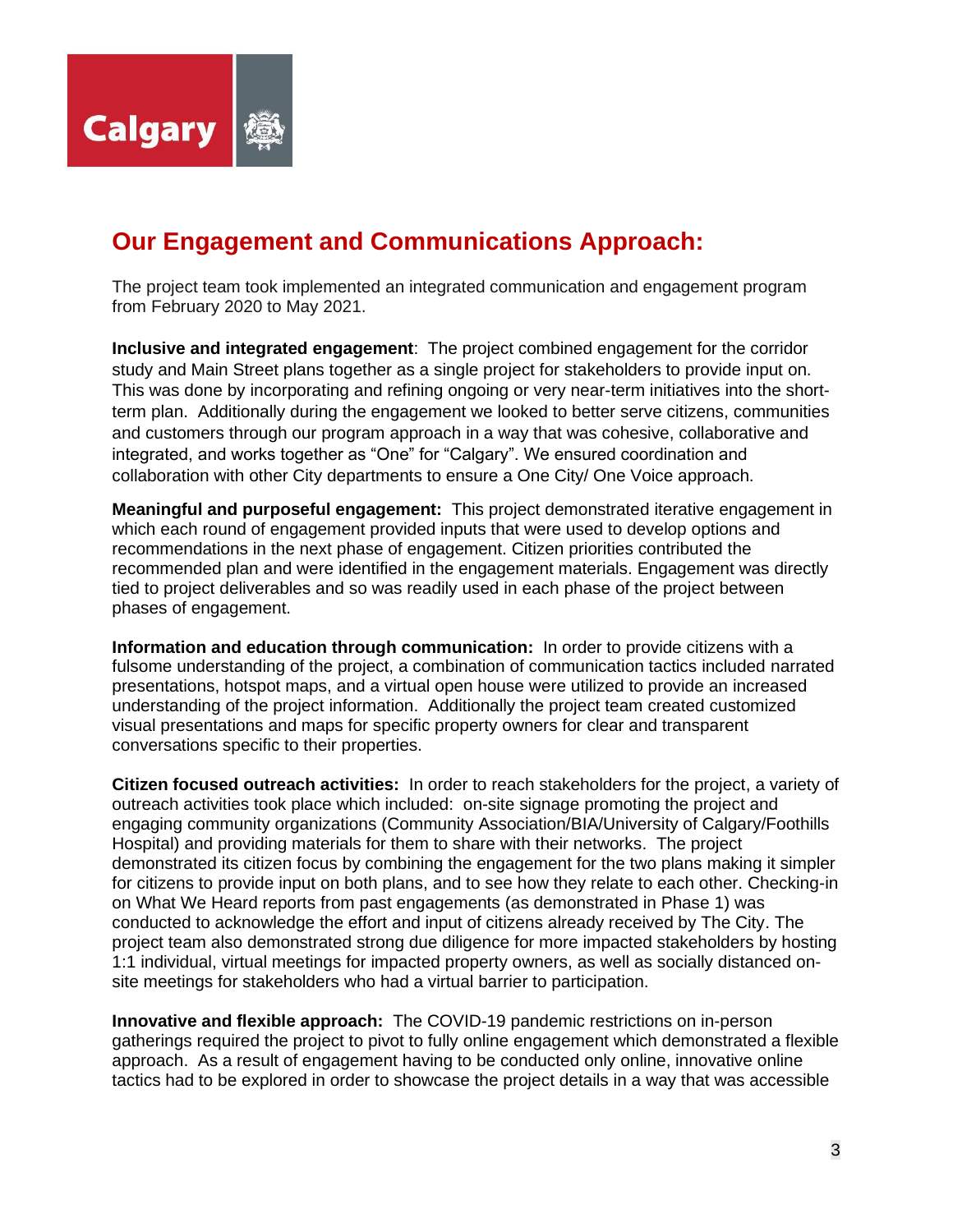

and understandable for stakeholders. This included online tactics such as: narrated presentations, hotspot maps, and a virtual open house. While these tactics are not totally new to The City, they were previously only used on the very largest of City projects; however, these efforts were made to ensure an increased understanding of the project information (not just static information on the website) in this new online only environment.

## Respect for diversity, inclusion and culture

The engagement program was designed to be respectful of the diversity of people living, working and spending time in Calgary. To make the engagement as inclusive as possible, the following steps were taken to remove barriers to participation:

- Prior to the COVID-19 pandemic, multiple in-person opportunities were made available in conjunction with online engagement.
- To comply with the public health guidelines due to the COVID-19 pandemic, engagement was then conducted virtually with an option to dial in to events or provide feedback by calling 311.
- To ensure virtual events were accessible, we created an accessibility tip sheet for Microsoft Teams to help improve user experience and enable assistive technologies like auto translation, closed captioning and screen reader compatibility.
- The City of Calgary's online engage portal used different formats, including videos and interactive maps, which allowed participants to engage based on their capacities and interests.
- All video presentations that were uploaded to YouTube had closed captioning and translation features enabled.
- The virtual open house was designed to maximize information sharing and the opportunity for the public to provide feedback with the following approach:
	- o Option to dial into meetings or call 311 to provide input, for those without access to a computer;
	- o Question and answer session directly with project team and subject matter experts; and
	- o Events were recorded and posted online for those who couldn't attend at the scheduled times.

Throughout the project, we engaged with Montgomery residents and Calgarians-at-large, community associations, business improvement areas, local business owners along 16 Avenue, and the Ward 7 office. We also took extra care to ensure our approach was meaningful and inclusive to participation.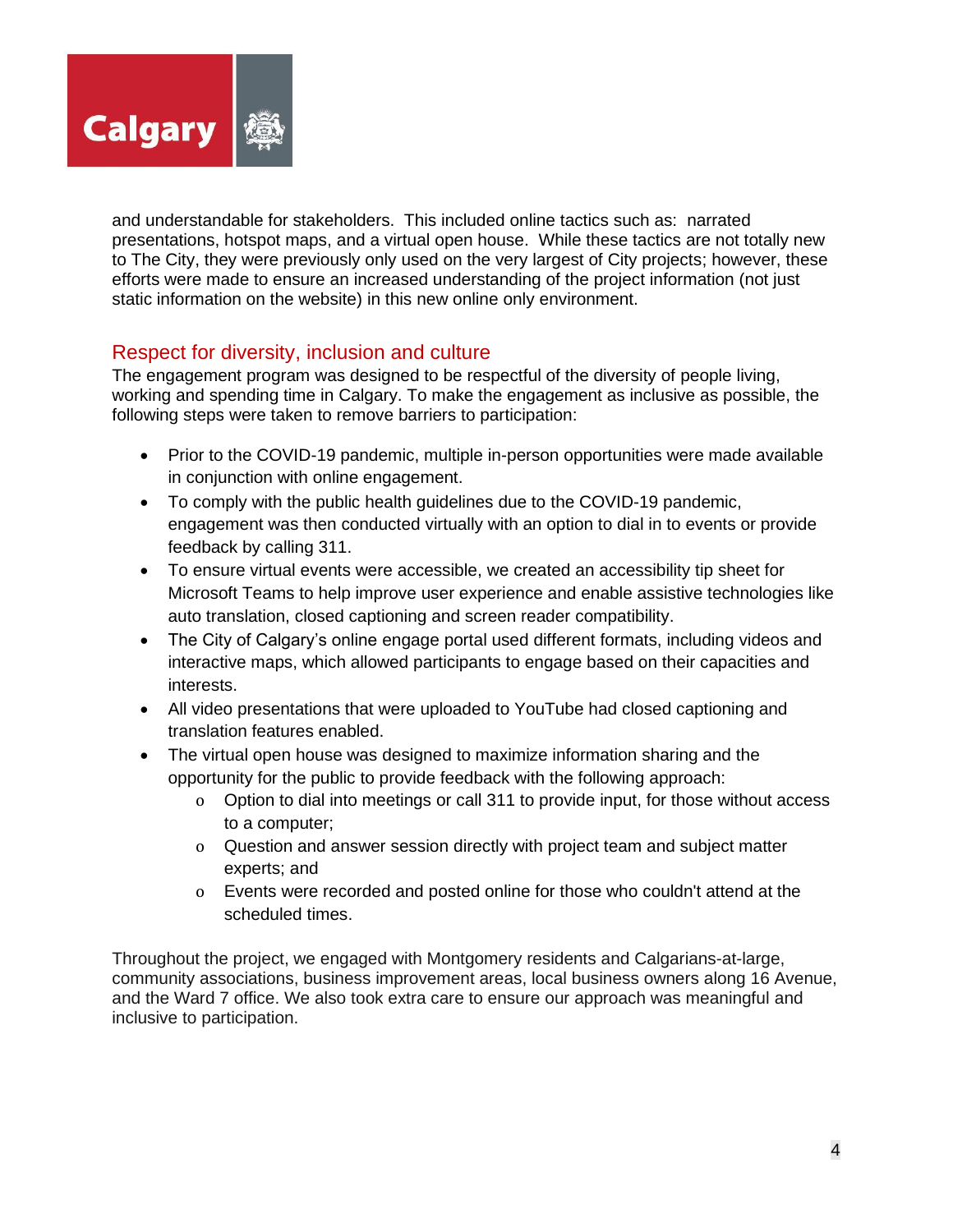

During the first phase of engagement (Discover), we met with key external stakeholders and the public to introduce the project, and provide them an opportunity to share issues and ideas for the project area. It also gave us an opportunity to acknowledge what was heard from previous City and community-led engagement initiatives, and confirm community priorities and desired project outcomes. The input we received was used to develop, confirm and then refine the guiding principles and goals for the project.

The purpose of the second phase of engagement (Explore) was to meet with key external stakeholders and the public to provide them with a summary of what we heard in Phase 1, present the concept options, and evaluate them against the project's principles. This phase included online engagement and various targeted meetings.

The purpose of the third phase of engagement (Reveal) was to meet with key external stakeholders and the public to provide a summary of what we heard in Phase 2, present the short-, medium- and long-term recommended plans, and evaluate them against the project's principles. This phase included a virtual open house, online engagement and various targeted meetings.

Communications throughout the project focused on supporting the engagement process and included a combination of grassroots marketing and paid advertising to generate awareness and encourage participation. Tactics such as road signage, sandwich boards along pathways, social media, postcards, registered mail, community newsletter submissions, and electronic updates, garnered 18,265 views to the engage portal, resulting in 1,011 contributions across all phases.

# **Engagement Phase 1 – Discover**

The purpose of the first phase of engagement was to meet with key external stakeholders and the public to exchange information regarding the project, to provide them with an opportunity to share issues and ideas within the corridor, and to confirm community priorities and desired outcomes for the project.

In the years prior to this project, many City- and community-led engagement initiatives involved stakeholders along the project area. Issues and ideas identified by the community in these previous projects were

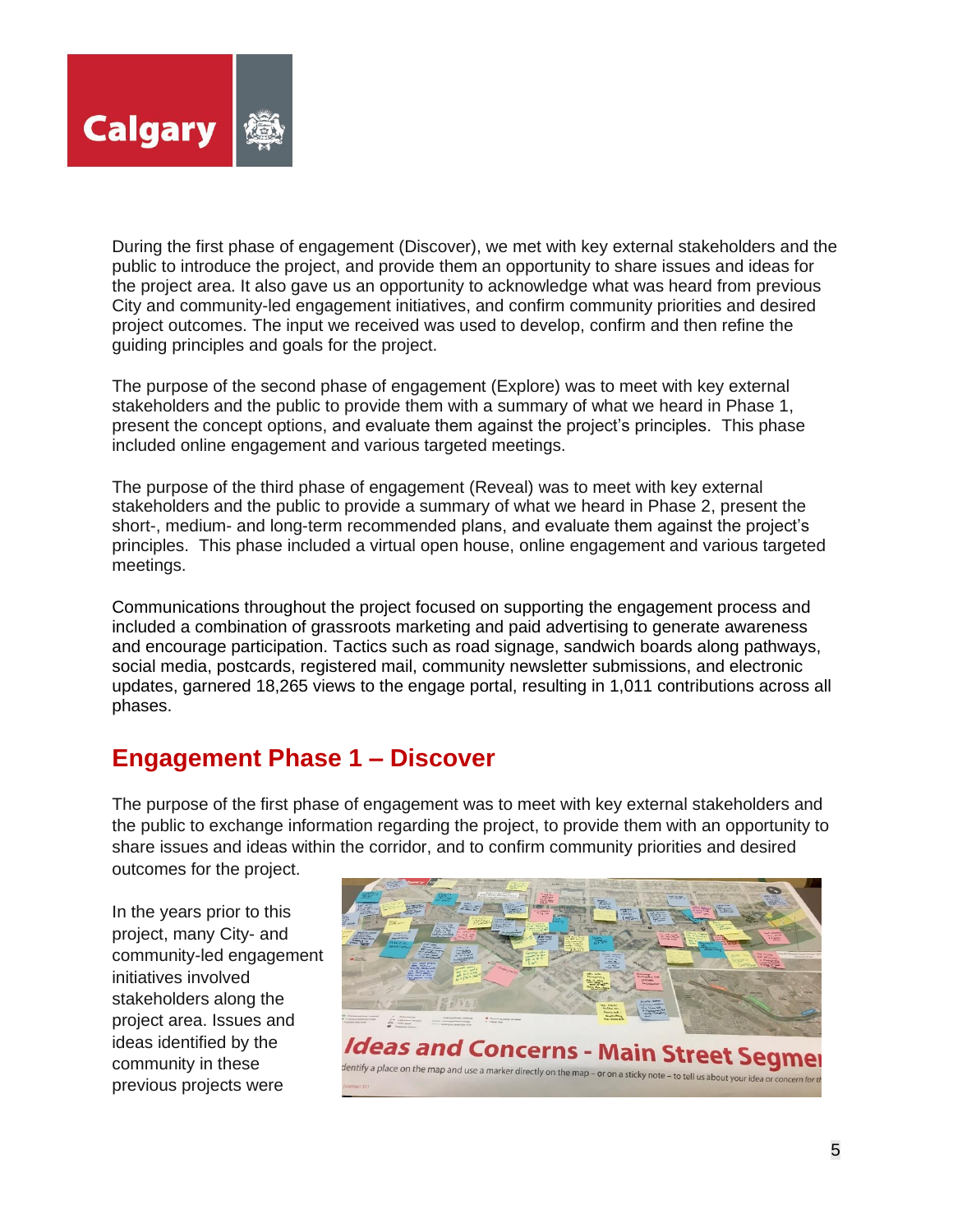

acknowledged in engagement activities in this phase and reconfirmed with participants. Input received in Phase 1 was used to confirm and refine a draft vision of guiding principles and goals for the project.

Project goals presented to the public during Phase 1 engagement are as follows.

## **Principle – Social and Healthy Lifestyle (during Phase 1)**

Positively impact the social environment including human and environmental health by creating spaces where people can connect, supporting physical activity and providing access to nature.

- 1. Improve the comfort of public space by enhancing the tree canopy.
- 2. Support a healthy urban environment with a variety of resilient plantings.
- 3. Create places that support social gathering and interaction.
- 4. Design for public safety and physical comfort of all users.

#### **Principle – Mobility and Function (during Phase 1)**

Improve 16 Avenue N.W. for those who walk, bike, drive and take transit to safely connect people to community and city-wide destinations.

- 5. Provide pedestrian and cycling connections to link destinations along the corridor.
- 6. Maintain functionality of transit services or other high occupancy vehicles.
- 7. Facilitate the efficient movement of people and goods and accommodate future growth and development.
- 8. Design all pedestrian facilities to be comfortable and accessible.

#### **Principle – Character and Identity (during Phase 1)**

Boost economic vitality by encouraging redevelopment opportunities, promoting investment and bringing more people to destinations along the corridor.

- 9. Provide opportunities for showcasing the diversity of communities, residents and businesses.
- 10. Foster a sense of arrival and place through design and materials.
- 11. Strengthen north-south connections across the corridor.
- 12. Reflect community identity in the Main Street design.

#### **Principle – Economic Vitality (during Phase 1)**

Create streets that establish a sense of place and offer memorable experiences for both residents and visitors.

13. Create a flexible and adaptable public realm to stimulate investment that encourages a vibrant diversity of businesses.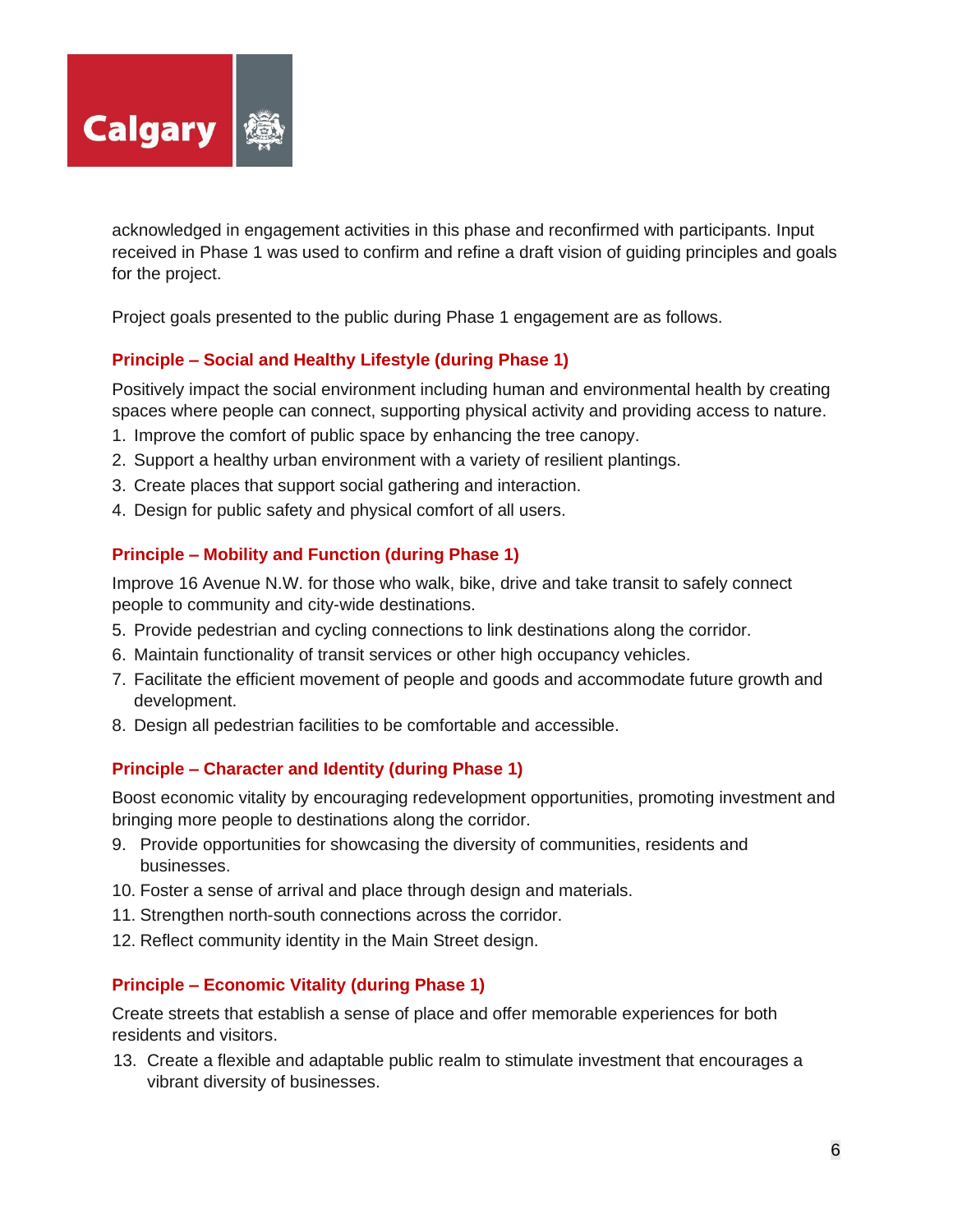

- 14. Improve street interface and explore parking opportunities while sustaining access to businesses for all users.
- 15. Leverage storefront visibility from the corridor to encourage people to see, stop and stay.
- 16. Maintain the role of 16 Avenue NW as a critical economic east-west connector for goods movement in north Calgary.

The Discover phase of engagement included:

- A walking tour with members of the Montgomery Community Association and the Montgomery on the Bow Business Improvement Area (BIA) on February 8, 2020;
- A public open house held at the Montgomery Community Association on March 11, 2020; and;
- Online engagement from March 14 to April 20, 2020, at engage.calgary.ca.



The period for providing input online was extended to accommodate the COVID-19 pandemic at the time. Eight participants came on the walking tour, 65 participants attended the open house and 76 respondents provided comments online.

## What We Heard

Key takeaways from Phase 1 public engagement include:

- Maintain traffic flow along 16 Avenue;
- Improve pedestrian crossings (safety, frequency);
- Provide connections to the river pathway system;
- Provide better, wider sidewalks that are separated from the roadway;
- Provide safer turning for vehicles, maintain traffic flow;
- Showcase river valley and entry into the city; and
- Enhance trees, greenery and other distinguishing features.

In addition to the key takeaways above, there was overall skepticism that 16 Avenue is an appropriate location for gathering given the volume and noise of traffic anticipated. Rather, participants expressed that Bowness Road, Edworthy Park and Shouldice Park are better locations for gathering in comparison to 16 Avenue and that it would be more valuable as a connector to the Bowness Road (Montgomery) Main Street and the Bow River valley through improvements to the pedestrian, transit, and active mode environments.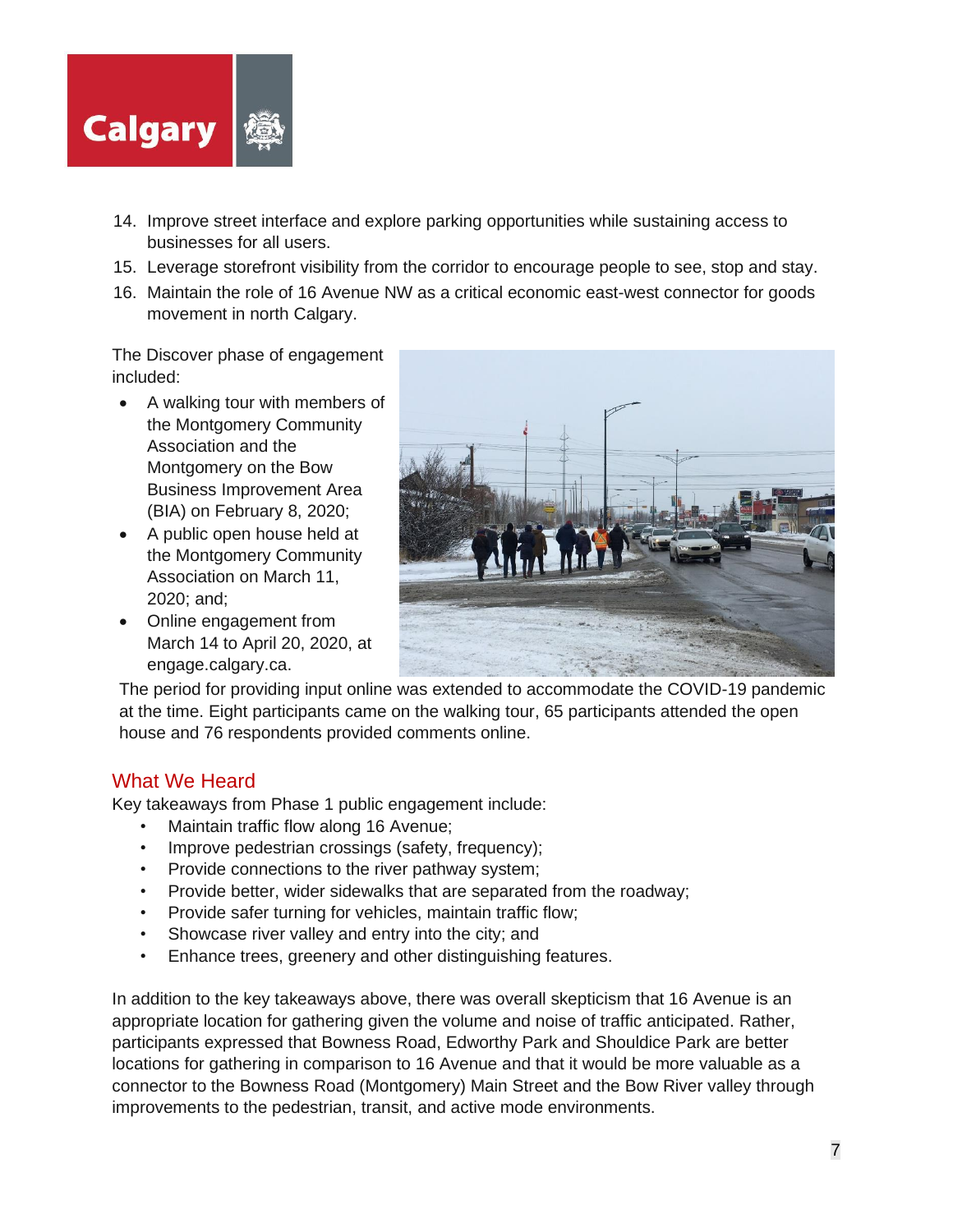

As such, the key outcome from Phase 1 was the refinement of project goals to reflect the clarification of 16 Avenue's role in the road network and as a Main Street as discussed below.

#### **Refined Project Goals**

Based on participant feedback received during Phase 1 engagement, the goals were refined as shown below. Overall, similar goals were combined, language was refined, and the role of the 16 Avenue Main Street as a connection to the Bowness Road (Montgomery) Main Street (rather than a focal point / key Main Street in of itself) was reflected in the finalized project goals.

#### **Principle – Social and Healthy Lifestyle**

- 1. Improve the comfort of public spaces by enhancing the tree canopy.
- 2. Maintain the health and resilience of parks and green spaces with plants that reflect the natural landscape.
- 3. Design public spaces that are vibrant, feel safe and encourage social connection.

#### **Principle – Mobility and Function**

- 4. Improve walking and wheeling connections to key destinations along and across 16 Avenue
- 5. Improve comfort and access to transit stops or other high occupancy vehicles.
- 6. Facilitate efficient movement of people and goods along and across 16 Avenue, and accommodate future growth and development.
- 7. Design walking and wheeling facilities to be safe, comfortable and accessible.

#### **Principle – Character and Identity**

- 8. Provide opportunities to showcase the diversity of communities, residents and businesses.
- 9. Reflect the unique community identity of Montgomery in the Main Street design including fostering a sense of arrival, and encouraging people to stop, see and stay.

#### **Principle – Economic Vitality**

- 10. Create an adaptable public realm to improve street interface, stimulate investment and encourage business diversity.
- 11. Provide parking opportunities that sustain access to businesses.

Details of the public feedback can be found in the Phase 1 What We Heard Report in the link at the end of this report.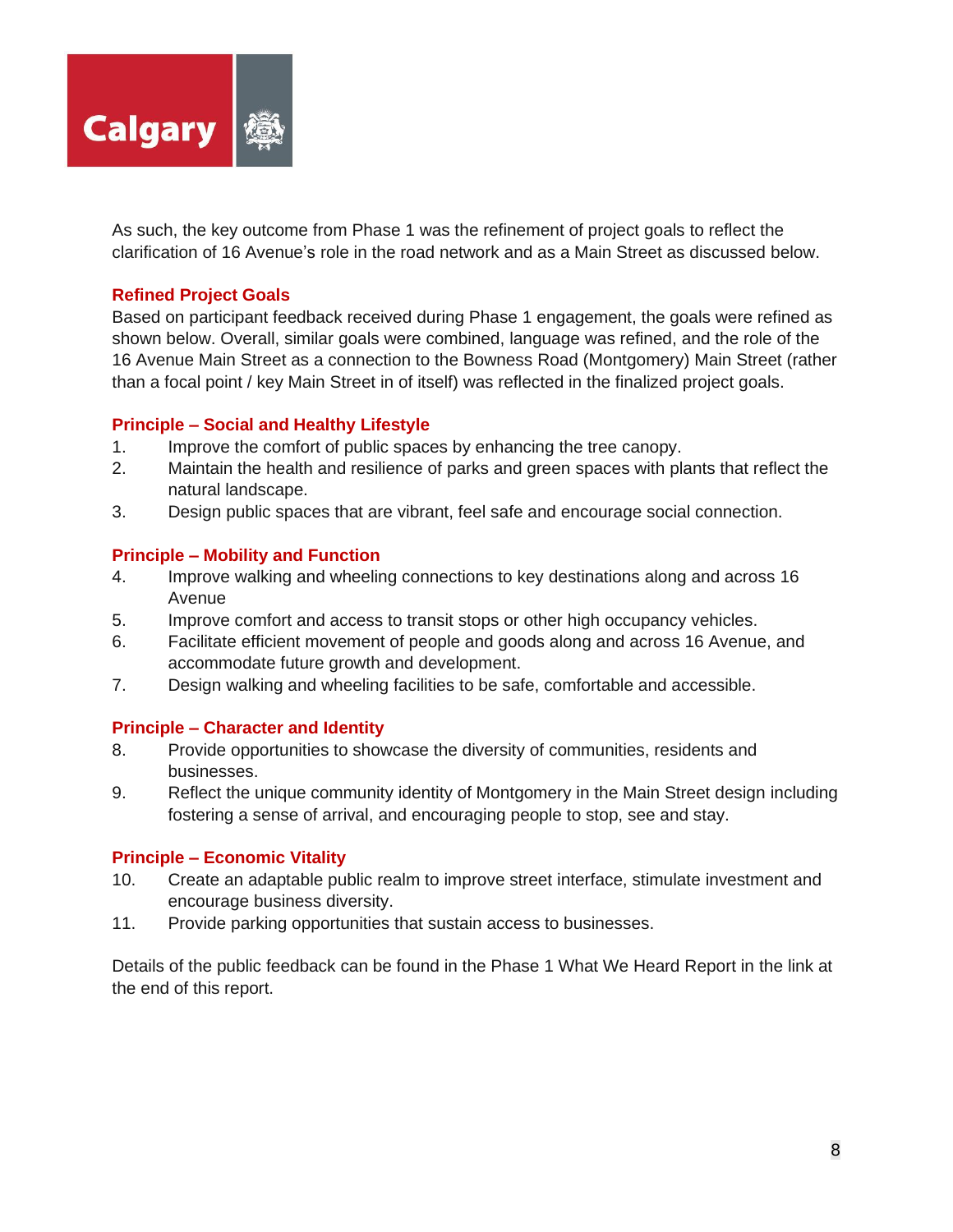

# **Engagement Phase 2 – Explore**

The purpose of the second phase of engagement was to meet with key external stakeholders and the public to provide them with a summary of what we heard in Phase 1, and present and gather feedback on the concept options developed for the project.

For the second phase of engagement, an opportunity to provide input online was offered from October 26 to November 22, 2020, at engage.calgary.ca, The City's online engagement portal. 151 respondents provided comments online in this timeframe. Due to a technical error on the engage portal page, an opportunity for further comment on the Main Streets Segment was provided from January 6 to 18, 2021. 35 respondents provided comments online in this timeframe.

Over both periods a total of 186 responses were received through the online portal. Landowners identified as potentially impacted by one or more of the concept options were notified by registered mail and invited to one-on-one virtual meetings with the project team. Two landowner meetings were held during Phase 2.

## What We Heard

Using The City's online engagement portal, the public was shown plan and cross-section views of the options and asked to evaluate how well they felt design features (characteristics) of each option supported (or did not support) the project principles. The public was also asked the following questions about each option:

- What do you like about the option?
- What do you not like about the option?
- How would you improve the option?

Key themes heard during Phase 2 public engagement include:

- Traffic Signals: Participants largely expressed concerns about the increased number of traffic lights in the Main Street Segment causing increased congestion.
- Traffic Flow: Participants wanted to see solutions that managed traffic flow and or supported forecasted volumes. Many were worried about congestion, some as drivers looking to avoid congestion, some as pedestrians who felt the congestion and resultant idling would create a poor and fume-filled pedestrian environment.
- Travel Lanes: Participants had mixed reactions to the potential number of travel lanes shown in the options. Some felt that four lanes helped to maintain a community feel. Others felt that six lanes improved traffic flow and created the opportunity for dedicated lanes for transit, parking or active modes of transportation.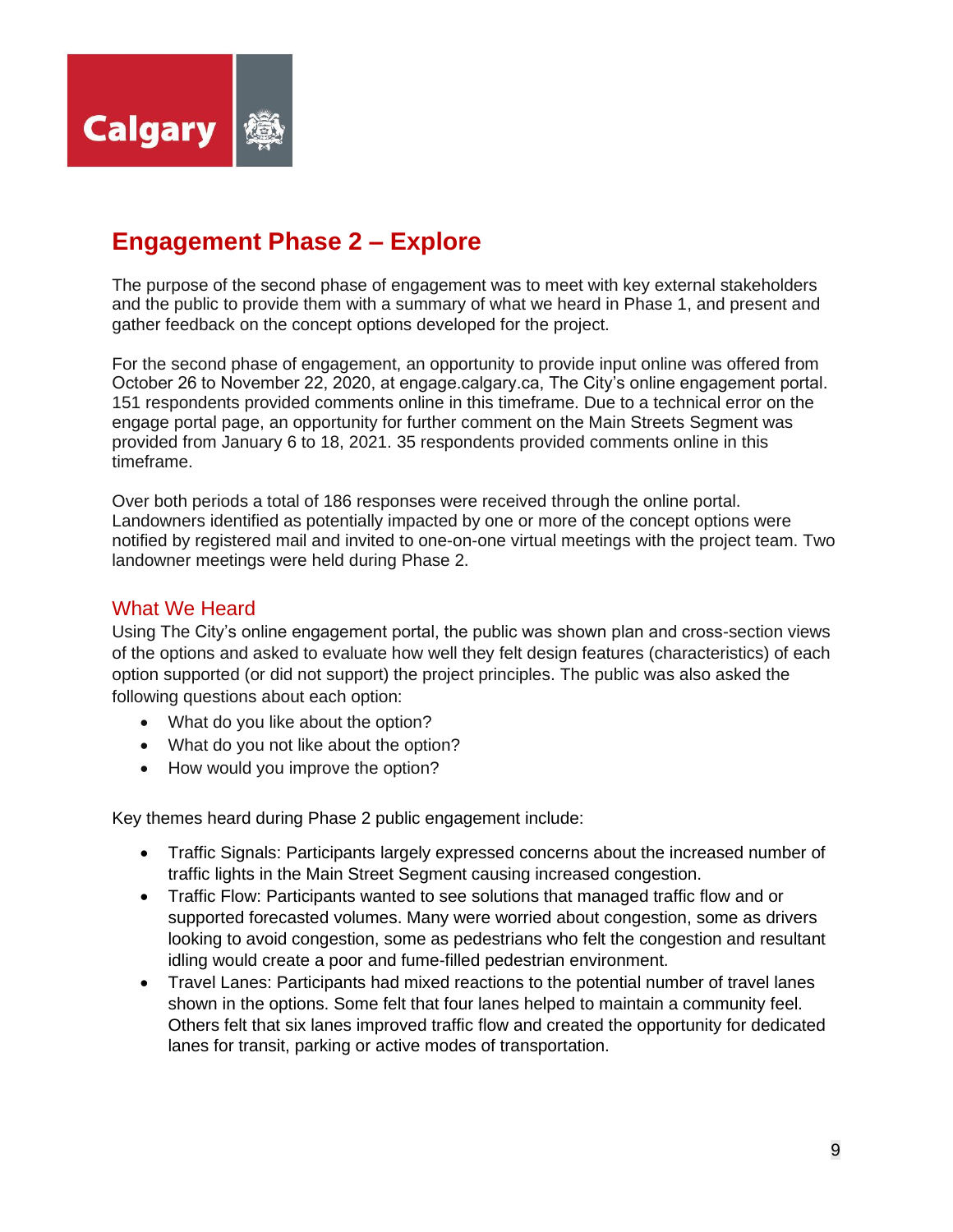

- Left-Turns: Many participants liked the addition of protected, separated or signalized leftturns off of 16 Avenue There were some comments to add left turn bays from the avenues in Montgomery onto 16 Avenue.
- Access: Participants had mixed responses on the idea of some reduced access to community streets (in the West and Main Street Segments). Some participants felt it restricted resident movements too much, others liked that it could reduce cut-through traffic in the community and improve traffic flow on 16 Avenue
- Active Transportation: Generally, participants liked the enhanced pedestrian and bike crossings. Some wanted to see pedestrian overpasses near 43 Street and 29 Street N.W. Some participants expressed a desire for wheeling facilities separate from pedestrian facilities to reduce conflicts between people who walk and wheel. The increased opportunities for pathway connectivity in the concept options, both missing links and connections to the river pathway system, were well received by participants.
- Natural Elements: Participants liked the addition of trees, greenery and plants to the corridor, some wanting to see even more than was shown. Some concerns were expressed that the health and sustainability of added landscaping would not be maintained.

Details of the public feedback can be found in the Phase 2 What We Heard Report in the link at the end of this report.

# **Engagement Phase 3 – Reveal**

The purpose of the third phase of engagement was to meet with key external stakeholders and the public to provide a summary of what we heard in Phase 2 and present and gather feedback on the recommended plans. For the third phase of engagement, an opportunity to provide input online was offered from April 12 – May 2, 2021 at engage.calgary.ca. During this time the project received 194 responses from 115 contributors.

The project team also hosted a 'Virtual Open House' that was attended by 47 participants who viewed a presentation and were able to ask questions directly to the project team. The event was recorded and uploaded to engagement portal page and received 43 views. Landowners identified as potentially impacted by one or more of the recommended plans were notified by registered mail and invited to one-on-one virtual meetings with the project team. Approximately 8 landowner meetings were held during Phase 3.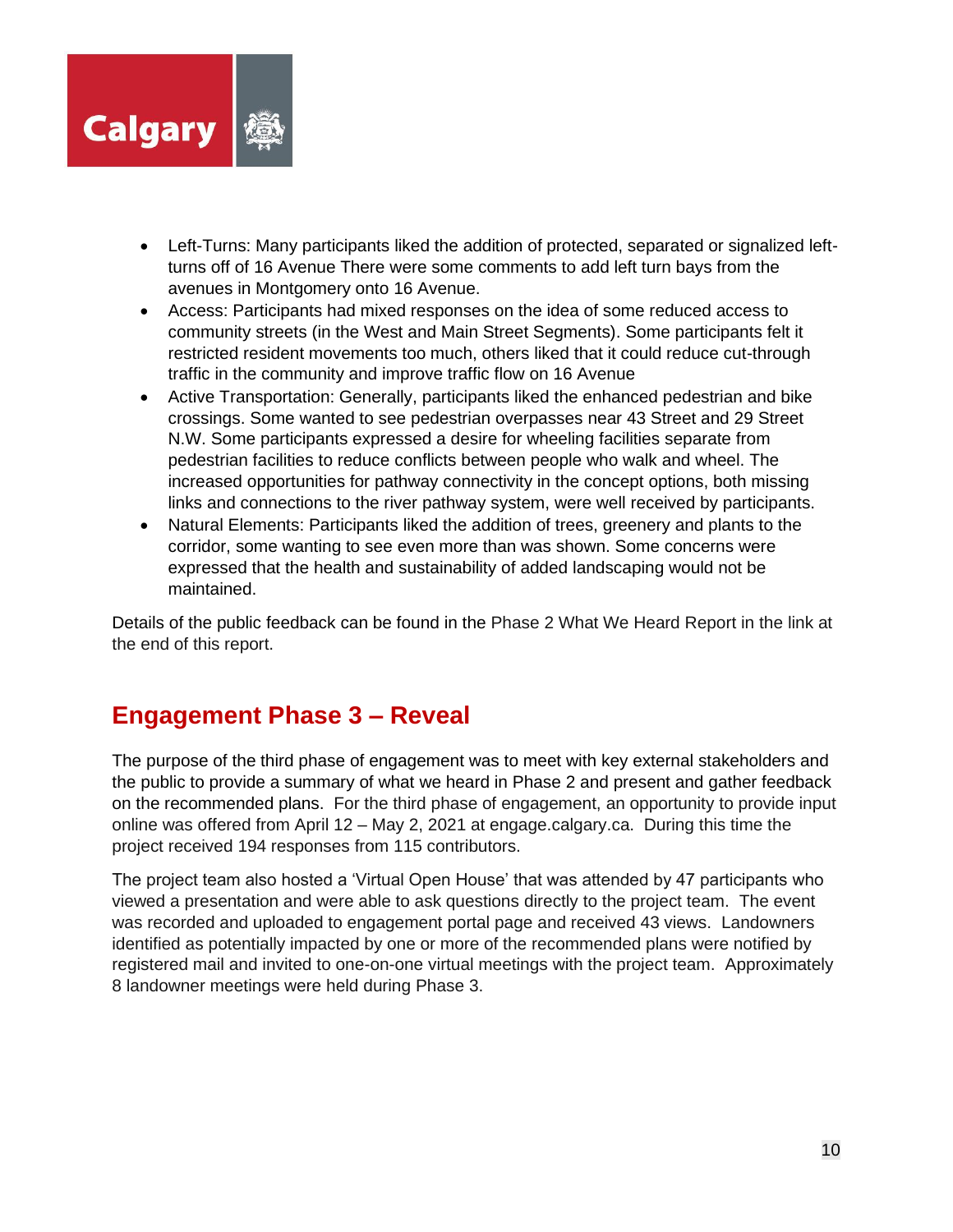

## What We Heard

Using The City's online engagement portal, the public was shown short-term, medium-term, and long-term recommended plans for each segment (East, Main Street, West). Stakeholders were then asked to evaluate how well they felt the plans met the project principles for the mediumterm and long-term recommended plans. The public was also asked the following questions about each plan:

• Is there anything else the project team should know about the short-term/medium-term/ long-term plan from your perspective?

Key themes heard during Phase 3 public engagement include:

#### **Short-term plan** (Focus on safety)

- Participants like the left-turn improvements (e.g. turn bays or dedicated signals) onto or off of 16 Avenue to make it easier for residents to enter or leave the community. An area of concern was changing the access at Montgomery Avenue to be right-in-right out only. There was a suggestion to consider peak hour left-turn restrictions.
- Traffic on Home Road remains an area of concern for community residents. The dedicated left turn signal on 16 Avenue is seen by some to encourage cut-through traffic.
- Participant sentiment was mixed on reducing the speed limit: some applauded the speed limit changes identified in the plan; some wanted to see different locations for the speed changes to start or stop; and others did not want to see any reductions in posted speed.
- Participant sentiment was also mixed on the dual turn from Bowness Road to 16 Avenue. Some liked the idea while others were not convinced that it would be an improvement.
- Another concern identified was that there are not enough improvements to pathways or sidewalks in the short-term.

### **Medium-term plan** (Focus on public realm and connectivity)

Overall, participants felt the medium-term plan meets the project goals and principles. Participants were enthusiastic about the improvements to, and enhanced connectivity of, pathways and sidewalks as well as the added trees and plantings.

- Some participants were concerned that there are too many driveways that cross the multi-use pathway; others were concerned that reduced accesses would not support businesses in the area.
- There was some interest in seeing dedicated wheeling infrastructure to separate people who walk from people who wheel.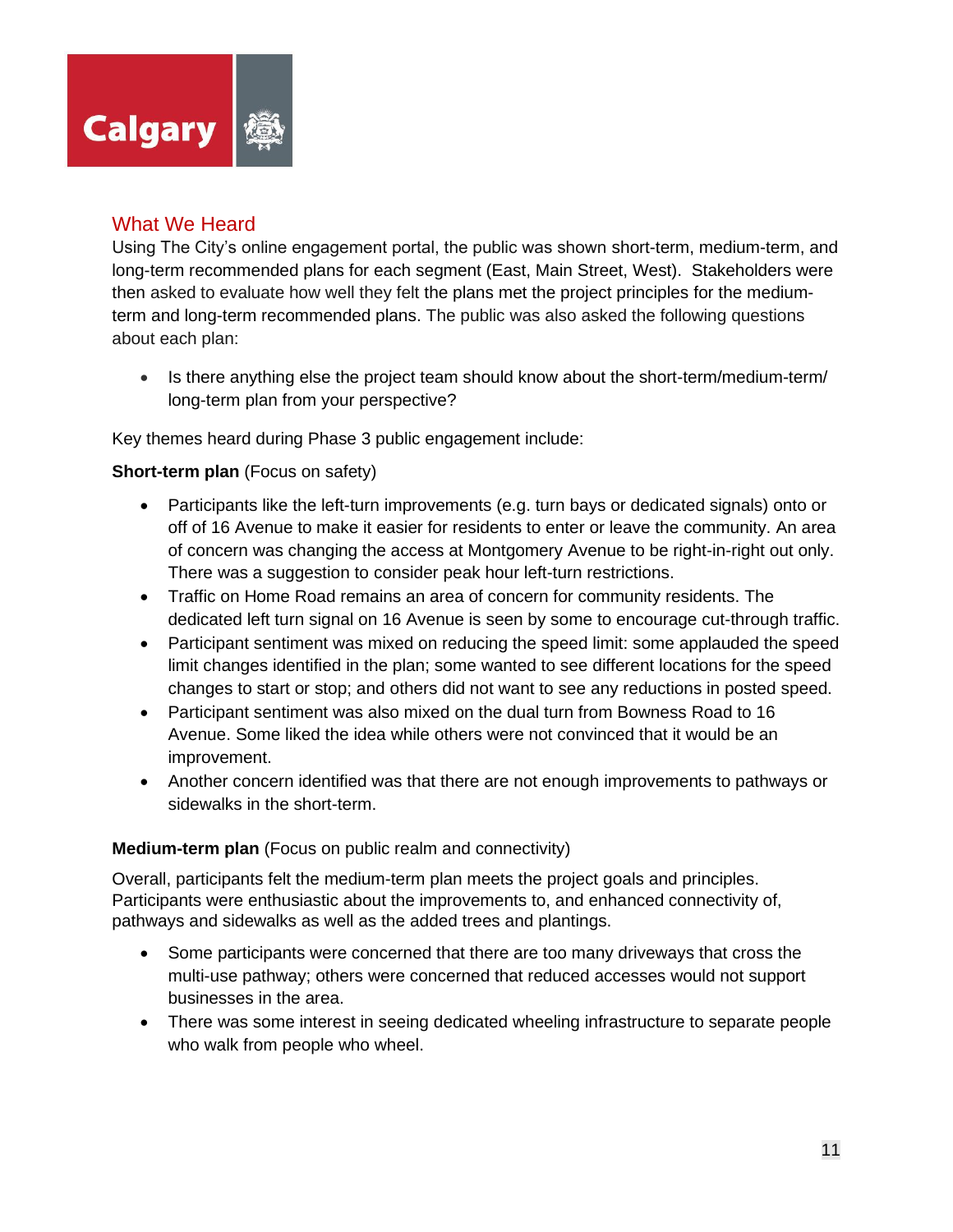

• Participants expressed a desire to see planting of trees, continuous pathways and installation of one or more pedestrian overpasses moved from the medium-term plan to the short-term.

### **Long-term plan** (Focus on completing the corridor)

Overall, participants felt the long-term plan meets the project goals and principles. Participants were enthusiastic about the improvements to, and enhanced connectivity of, pathways and sidewalks as well as the added trees and plantings.

- Participant sentiment was mixed on the number of lanes in the long-term plan:
	- $\circ$  Participants liked improved flow of traffic for ease of getting to their desired destinations and focusing "cut-through" traffic onto 16 Avenue rather than community streets; while
	- $\circ$  Others were worried that a wider road is too car-centric and will discourage pedestrians and residents from using or crossing 16 Avenue, and will disconnect the community from each other.
- For businesses who rely on the travelling public, access was important, and some concerns were expressed about moving access to side streets in the long-term plan

## Communication strategies and tactics

The communications strategy for the project focused on supporting the phased engagement approach. Tactics were designed to create awareness and understanding of the project, and to encourage participation in engagement activities. Communications focused on achieving the following goals:

- Provide stakeholders the information they need to participate meaningfully throughout the three phases of the project. Participants could access relevant and timely information including project background, goals and principles, and materials developed to help build participant understanding at specific times in the process. For example, in phase two, a narrated video was developed to share the benefits and trade-offs of the concept options. Several tactics supported this goal including:
	- $\circ$  A webpage on calgary.ca and a page on the engage portal that provided clear and concise project information as well as ongoing information about engagement activities and outcomes;
	- $\circ$  Project information tools such as a map providing information on related projects happening close to the project area and frequently asked questions;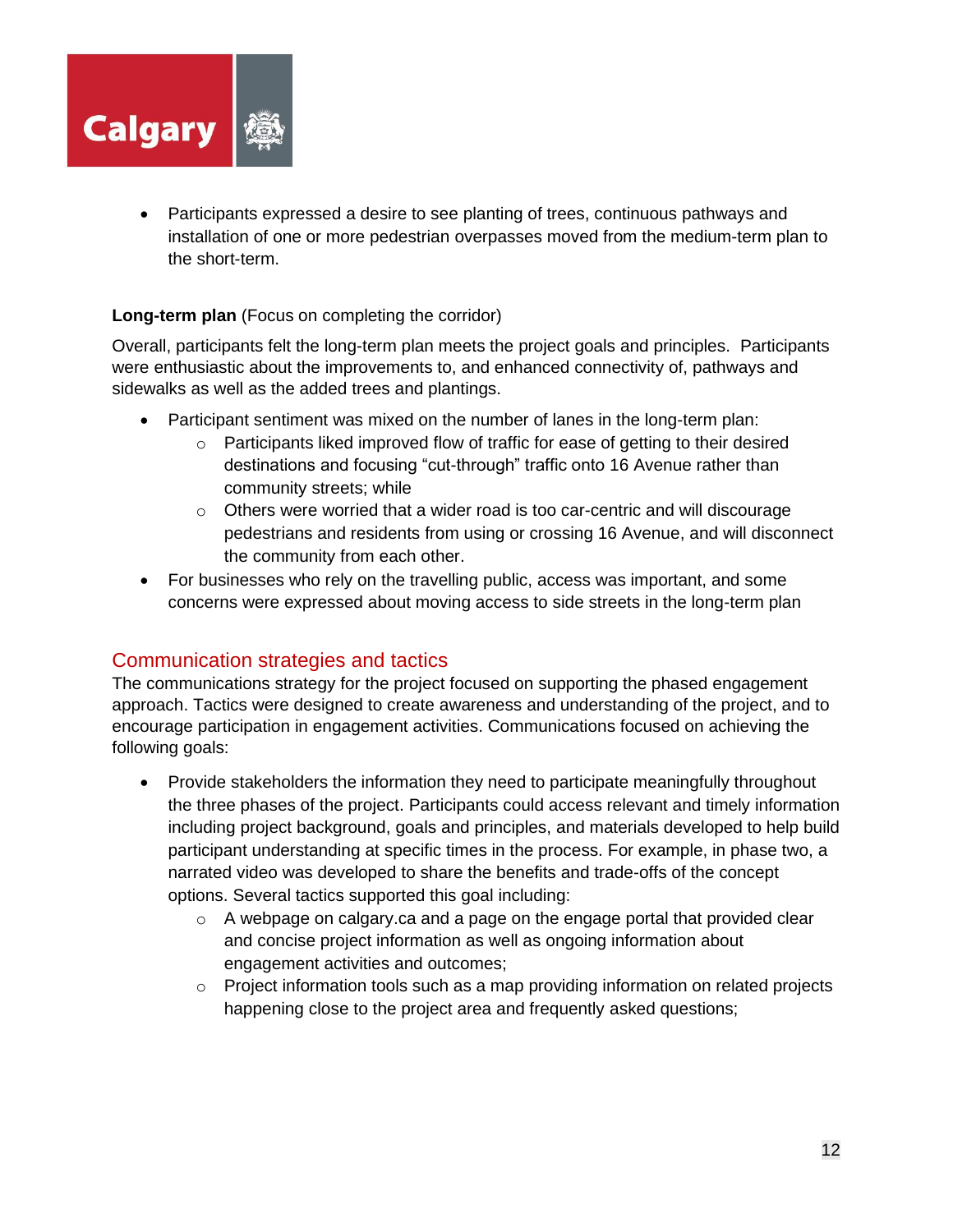

- $\circ$  Engagement display boards that were used at engagement events and posted online to tell the story of the project process, convey complex technical information regarding concept development in plain language and illustrate the recommended changes in the project area that resonated visually with the audience; and
- $\circ$  A project email update was delivered throughout the project and provided pertinent information regarding background data and engagement opportunities.
- Demonstrate openness throughout the project by providing transparency to the decisionmaking process. Communications in engagement material focused on ensuring that stakeholders and the public could clearly see where and how their input was being used helped to build understanding and line of sight. Several tactics supported this goal including:
	- $\circ$  A project timeline infographic demonstrated how public input and technical analysis were working together to produce outcomes and move ideas to short-, medium- and long-term recommend plans;
	- $\circ$  Icons, graphics, charts, and renderings helped to share information visually;
	- o If-not-why-not explanations in the frequently asked questions document explained why ideas would not move forward for further exploration; and
	- o What We Heard reports illustrated the input that was received through each engagement phase and included summaries of input and verbatim recordings.
- Demonstrate responsiveness to stakeholder issues and concerns. Several tactics supported this goal including:
	- $\circ$  A project email address and the 311 information line were used to connect interested Calgarians directly to the project team. We undertook our best efforts to actively listen to concerns and respond to them in a timely manner.
	- $\circ$  Community associations and the Montgomery Business Improvement Area (BIA) were provided an opportunity to connect with the project team prior to public engagement to view the project material being presented and have questions answered.
	- o When property impacts were identified, registered mail was sent to impacted property owners. They too, were provided an opportunity to meet with the project team prior to public engagement to understand what the impact meant to their property and have concerns addressed.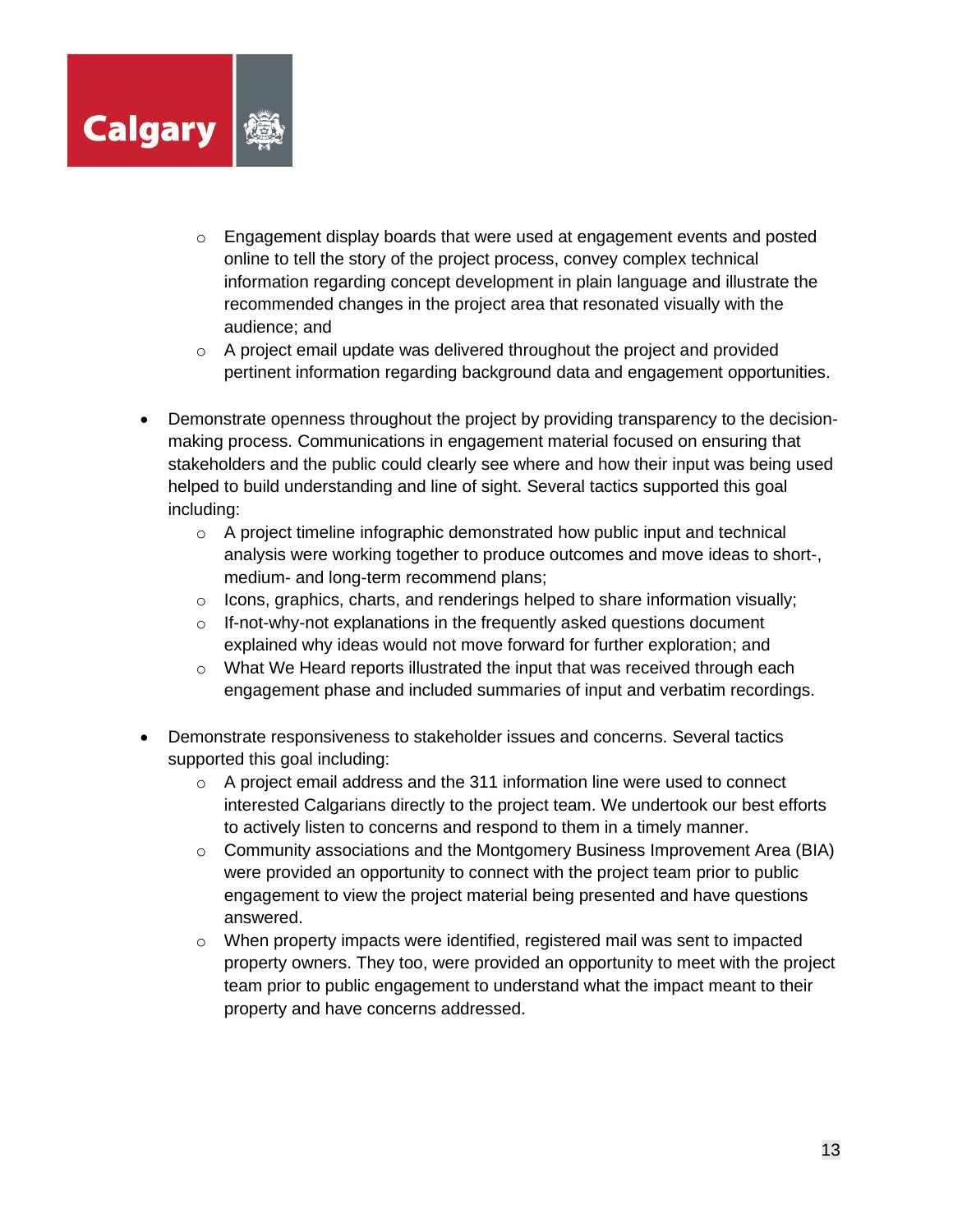

A marketing plan was developed to ensure engagement opportunities were widely promoted in the adjacent communities and beyond. Tactics included:

- Road signage, including bold signs and variable message boards, placed at key locations in adjacent and surrounding communities to target people who drive through the project area;
- Sandwich boards positioned in Edworthy Park to target people who walk and wheel along the Bow River pathway;
- Updates submitted to be published in community association newsletters to target residents in communities bordering the project area;
- Paid Facebook advertisements developed to target those who live or frequent the project area;
- Social media including Facebook and Twitter posts developed to target The City of Calgary following base;
- Interested Calgarians had an opportunity to register for project email updates delivered right to their inbox;
- Postcards mailed to businesses along the Montgomery Main Street in phase three to ensure businesses were informed about the medium- to longterm property impacts; and
- Website updates ensured that the latest information about engagement opportunities were available to all Calgarians.

Combined together the communication strategy provided support for the engagement process by ensuring that

stakeholders and the public were well informed about the project, could clearly see how they were influencing the process and its outcomes, and understood exactly how and where they could be involved.

# **What did we do and who did we talk to?**

Throughout the entire project, we held two open houses (1 in-person, 1 virtual), numerous targeted stakeholder meetings (CA, BIA, Adjacent Businesses, Adjacent Landowners), a community walking tour, and conducted three online engagement opportunities. In total, the engagement portal had over 18,000 page views. The engagement opportunities (online portal and targeted stakeholder meetings) received over 1,000 ideas and contributions across all phases.

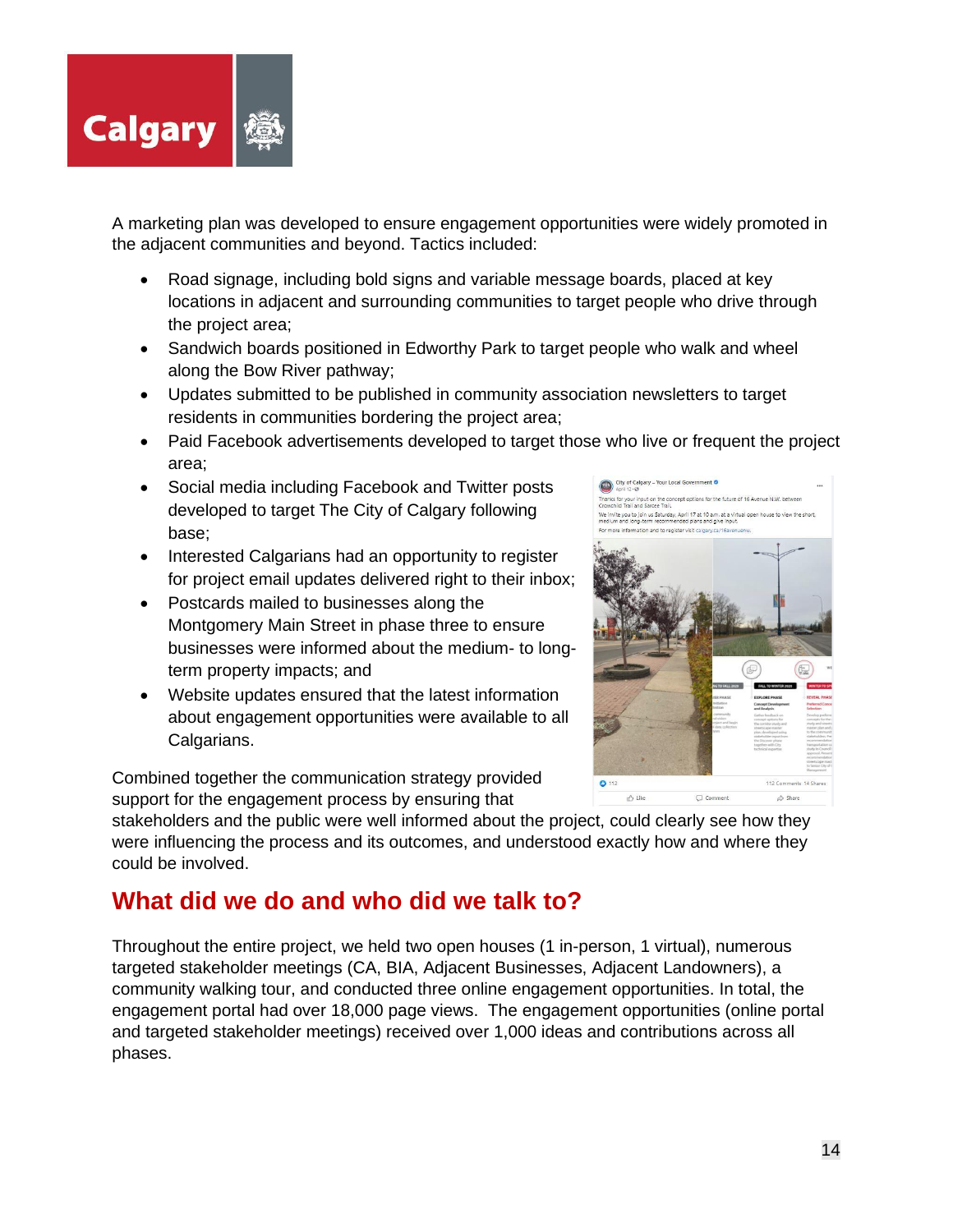

| <b>Phase 1: Discover</b>                                                                              |                                                  |                                                                      |  |  |
|-------------------------------------------------------------------------------------------------------|--------------------------------------------------|----------------------------------------------------------------------|--|--|
| <b>Targeted stakeholder meetings</b>                                                                  |                                                  | <b>Metrics</b>                                                       |  |  |
| <b>Walking Tour with</b><br><b>Community Association (CA)</b><br>& Business Improvement<br>Area (BIA) | February 8, 2020                                 | Approximately 8 participants                                         |  |  |
| <b>Public session</b>                                                                                 |                                                  | <b>Metrics</b>                                                       |  |  |
| Open House                                                                                            | March 11, 2020                                   | 65 participants                                                      |  |  |
| <b>Online engagement</b>                                                                              |                                                  | <b>Metrics</b>                                                       |  |  |
| Online engagement                                                                                     | March 14 - April 20, 2020                        | 5,135 page visits with<br>240 contributions from<br>76 contributors  |  |  |
| <b>Engagement promotion</b>                                                                           |                                                  | <b>Metrics</b>                                                       |  |  |
| Social media including<br><b>Facebook and Twitter</b>                                                 | To target those who live or<br>frequent the area | 230,579 impressions and<br>5,663 clicks                              |  |  |
| Bold sign                                                                                             | To target those who drive<br>through the area    | 9                                                                    |  |  |
| Community newsletter<br>submission                                                                    | To target community<br>residents                 | N/A                                                                  |  |  |
| <b>Phase 2: Explore</b>                                                                               |                                                  |                                                                      |  |  |
| <b>Targeted stakeholder meetings</b>                                                                  |                                                  | <b>Metrics</b>                                                       |  |  |
| <b>Meetings with Community</b><br>Association (CA) & Business<br>Improvement Area (BIA)               | Q4, 2020                                         | Approximately 10 participants                                        |  |  |
| <b>Adjacent Landowners</b>                                                                            | Q4, 2020                                         | 2 meetings                                                           |  |  |
| <b>Online engagement</b>                                                                              |                                                  | <b>Metrics</b>                                                       |  |  |
| Online engagement                                                                                     | October 26 - November 22,<br>2020                | 5,409 page visits with 475<br>contributions from 151<br>contributors |  |  |
|                                                                                                       | January 6 - 18, 2021                             | 1,308 page visits with<br>93 contributions from<br>35 contributors   |  |  |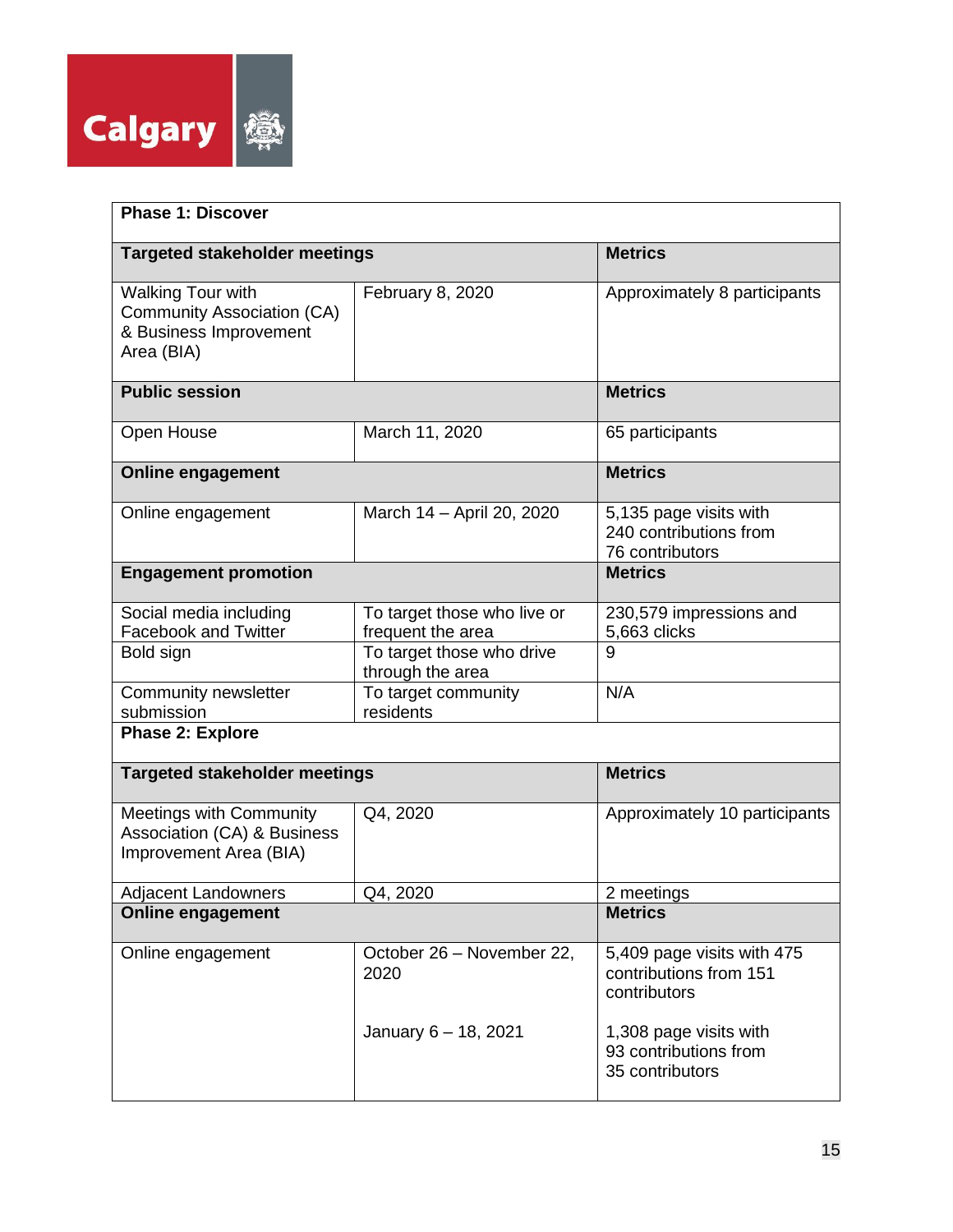

| <b>Engagement promotion</b>                              |                                                                                                                                                                                                         | <b>Metrics</b>                                |
|----------------------------------------------------------|---------------------------------------------------------------------------------------------------------------------------------------------------------------------------------------------------------|-----------------------------------------------|
| October 26 - November 22, 2020                           |                                                                                                                                                                                                         |                                               |
| Social media including<br><b>Facebook and Twitter</b>    | To target those who live or<br>frequent the area                                                                                                                                                        | 328,430 impressions and<br>4,804 clicks       |
| E-newsletter                                             | To target interested<br>Calgarians subscribing to<br>project updates                                                                                                                                    | 18 subscribers                                |
| Bold sign and variable<br>message board                  | To target those who drive<br>through the area                                                                                                                                                           | 5 bold signs and 2 variable<br>message boards |
| Sandwich board placed in<br><b>Edworthy Park</b>         | To target those who walk and<br>wheel along the Bow River<br>pathway                                                                                                                                    | $\overline{2}$                                |
| Poster to be placed on<br>information bulletins          | <b>Emailed to project</b><br>stakeholders such as the<br>University of Calgary,<br>Foothills Hospital, Tom Baker<br>Cancer Center, Health<br>Sciences Center, etc.                                      | Not applicable                                |
| Community newsletter and<br>electronic update submission | To target community<br>residents through the<br>communication channels of<br>project stakeholders,<br>adjacent community<br>associations, Ward 7 office,<br>and the business<br>improvement association | Not applicable                                |
| Registered mail                                          | To connect with potentially<br>impacted property owners                                                                                                                                                 | Not applicable                                |
| January 6 - 18, 2021                                     |                                                                                                                                                                                                         |                                               |
| Social media including<br><b>Facebook and Twitter</b>    | To target those who live or<br>frequent the area                                                                                                                                                        | 145,144 impressions and 639<br>clicks         |
| E-newsletter x 2                                         | To target interested<br>Calgarians subscribing to<br>project updates                                                                                                                                    | 54 subscribers                                |
| Community newsletter and<br>electronic update submission | To target community<br>residents through the<br>communication channels of<br>project stakeholders,<br>adjacent community<br>associations, Ward 7 office,<br>and the business<br>improvement association | Not applicable                                |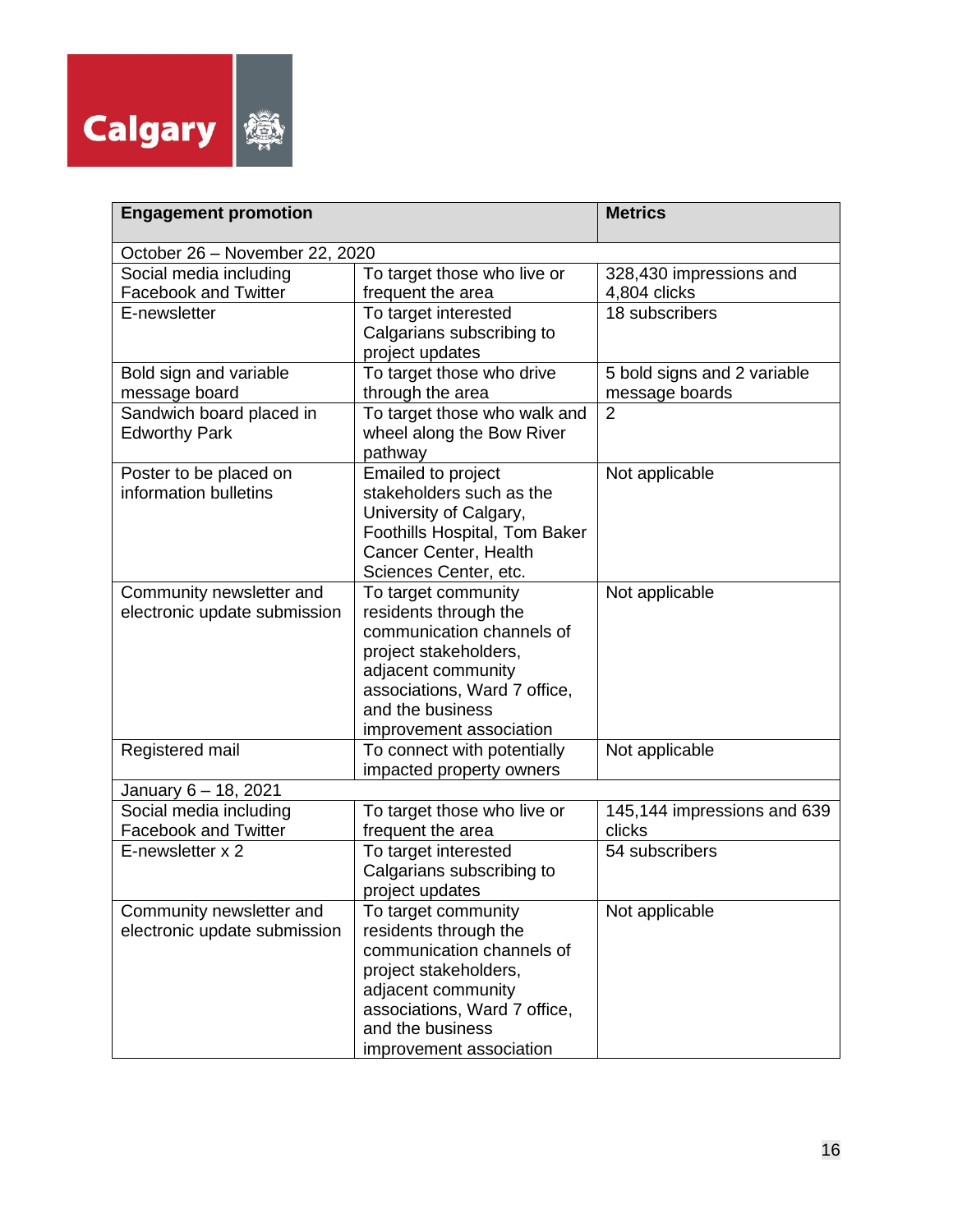

| <b>Phase 3: Reveal</b>                                                                      |                                                                                                                                                                    |                                                                      |  |  |
|---------------------------------------------------------------------------------------------|--------------------------------------------------------------------------------------------------------------------------------------------------------------------|----------------------------------------------------------------------|--|--|
| <b>Targeted stakeholder meetings</b>                                                        |                                                                                                                                                                    | <b>Metrics</b>                                                       |  |  |
| <b>Meetings with Community</b><br>Association (CA) & Business<br>Improvement Area (BIA)     | Q2, 2021                                                                                                                                                           | Approximately 10 participants                                        |  |  |
| Adjacent Landowners &<br><b>Businesses</b>                                                  | Q1/Q2, 2021                                                                                                                                                        | Approximately 8 meetings                                             |  |  |
| <b>Public Session</b>                                                                       |                                                                                                                                                                    | <b>Metrics</b>                                                       |  |  |
| <b>Virtual Open House</b>                                                                   | April 17, 2021                                                                                                                                                     | 47 participants                                                      |  |  |
| <b>Online engagement</b>                                                                    |                                                                                                                                                                    | <b>Metrics</b>                                                       |  |  |
| Online engagement                                                                           | April 12 - May 2, 2021                                                                                                                                             | 4,696 page visits with 194<br>contributions from 115<br>contributors |  |  |
| <b>Engagement promotion</b>                                                                 |                                                                                                                                                                    | <b>Metrics</b>                                                       |  |  |
| Social media including<br><b>Facebook and Twitter</b><br>E-newsletter x 2                   | To target those who live or<br>frequent the area<br>To target interested<br>Calgarians subscribing to<br>project updates                                           | 394,441 impressions and<br>1,519 clicks<br>65 subscribers            |  |  |
| Bold sign and variable<br>message board<br>Sandwich board placed in<br><b>Edworthy Park</b> | To target those who drive<br>through the area<br>To target those who walk and<br>wheel along the Bow River                                                         | 5 bolds signs and 2 variable<br>message boards<br>$\overline{2}$     |  |  |
| Postcard                                                                                    | pathway<br>To target businesses in the<br><b>Main Street Segment</b>                                                                                               | 122                                                                  |  |  |
| Poster to be placed on<br>information bulletins                                             | <b>Emailed to project</b><br>stakeholders such as the<br>University of Calgary,<br>Foothills Hospital, Tom Baker<br>Cancer Center, Health<br>Sciences Center, etc. | Not applicable                                                       |  |  |
| Community newsletter and<br>electronic update submission                                    | To target community<br>residents through the<br>communication channels of<br>project stakeholders,<br>adjacent community<br>associations, Ward 7 office,           | Not applicable                                                       |  |  |